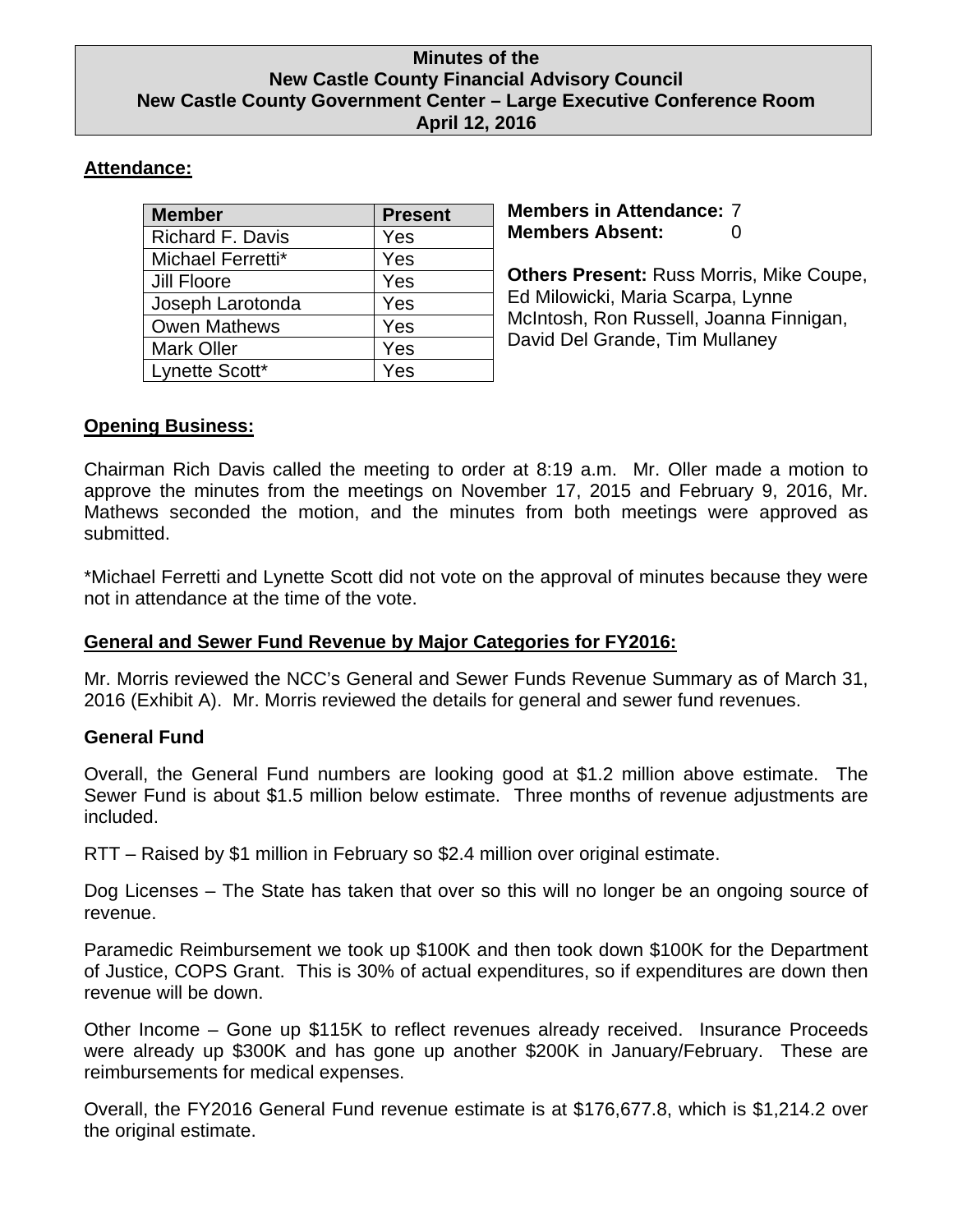Jill Floore questioned when the estimate for RTT is higher. Mr. Morris explained it is a reserve and designated RTT Debt Service. Reserves from this year become part of the operating budget for next year.

#### **Sewer Fund**

Nonresidential – Previously increased \$200K and that has come down back down.

Commercial – Reducing by an additional \$300K to be down a total of \$550K on the year.

Apartments – Down another \$100K to be down a total of \$200K on the year.

Stormwater Management Fees, Inspection Fees and Capital Recovery Fees – Several fees used to go into escrow accounts and then transferred to capital projects or to the sewer fund in the operating budget. Where appropriate those funds are now being deposited directly into the sewer fund as operating revenues so they are no longer going into one fund and coming into another. CFO Coupe explained that the escrow accounts show up on the financial statements as a liability and these are revenue not liability. This is an accounting correction to properly record this as revenue on the balance sheets. This was originally set up in this way due to the impact fee structure because the customer could be reimbursed after ten years if the sewer was not connected. Eventually this went from a sewer impact fee to a capital recovery fee.

Septic Hauler Fees – Down \$175K due to reduced fees to gain business back that had been lost to neighboring states.

Overall, the FY2016 Sewer Fund revenue estimate is at \$72,816.5, which is \$1,490.7 below the original estimate.

### **General and Sewer Fund Revenue by Major Categories for FY2017:**

Mr. Morris reviewed the NCC's General and Sewer Funds Revenues FY2017 Summary (Exhibit B). These are the estimated revenues that are set up for FY2017. They do not include RTT Debt Service or transfers of reserves to be used for Capital. This only shows revenues received for the operating budget. There are no fee increases.

Real Estate Taxes – Overall expecting an additional \$1,785.9 on the property tax revenue for FY2017.

Real Estate Transfer Taxes – Budget for next year is \$25,740.0, which is 90% of what we actually expect. Building in 7.5% increase over current year estimates.

Police Traffic Fines – These numbers are submitted by Public Safety and these numbers are in line with the budget they submitted for this year. They have achieved this number in the past. Authorized police strength is up to 400, the highest it has ever been.

Property Maintenance Fees – When we spend money to abate property issues then we seek to recover them and traditionally this number has been 60%.

Sale of Assets – \$275K compared to this years \$140K. As we buy new vehicles, particularly for new police recruits, we sell the old ones.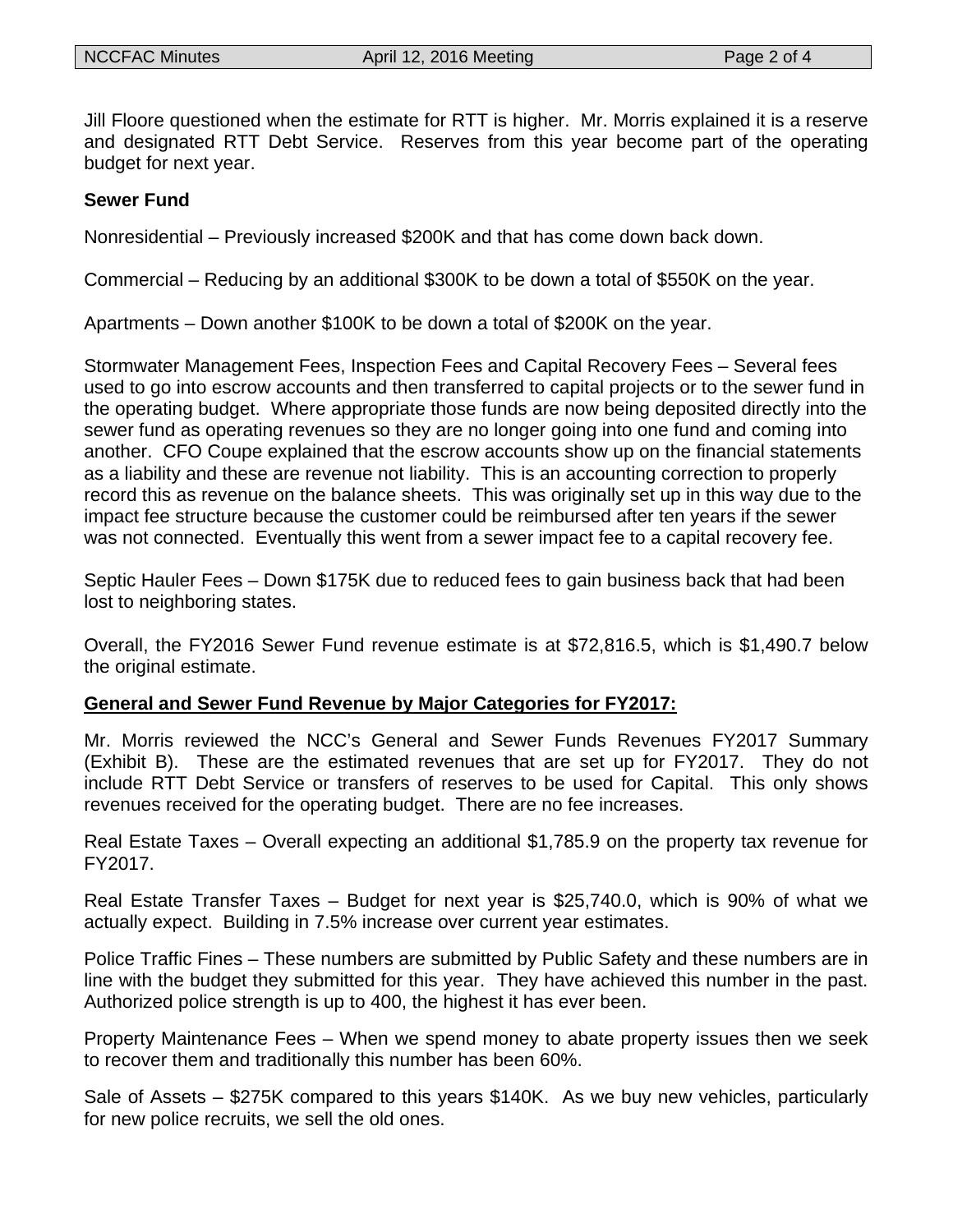Paramedic Reimbursement – Additional \$1 million based on 30% of the operating costs built into the budget.

COPS Grant – \$254K increase based upon actual expenditures. Grant for the training of 15 new officers that were authorized in December. COPS Grant will pay 30% of salary and benefits and the County pays the remaining 70%. This covers the first three years and then the County picks up 100% of the cost in the fourth year.

Overall, the FY2017 General Fund revenue estimate is \$180,479.7, which is an increase of 2.2% over current year.

### **SEWER FUND**

Delinquent Charges – Estimate is more in line with what it should be versus the large number in FY2015.

Overall, the FY2017 Sewer Fund revenue estimate is \$72,990.7, which is an increase of 0.2% over current year.

\*CFO Coupe noted that this will be David Del Grande's last meeting.

## **General and Sewer Fund Expenditures for FY2016 and FY2017:**

Mr. Del Grande reviewed the FY2016 Budget vs. FY2016 Estimated as of March 31, 2016 (Exhibit C).

## **General Fund**

Since we last met, two pieces of legislation have been added, which are marked (6) and (7) at the bottom of Exhibit C. We have appropriated \$1,400,000 from tax stabilization reserves for Workers' Compensation Program and \$64,800 from the Operating Budget to the Summer Recreation Camps Grant for the Annual County match.

Approved budget is \$175.4 and our estimated budget is \$174.2 with a savings of \$1.2.

## **Sewer Fund**

Approved budget is \$73.0 and our estimated budget is \$72.3 with a savings of \$0.7.

Legislation is going to Council to add \$300K to the budget to cover additional costs necessary for the Wilmington Treatment Plant. All labor union contracts have expired.

Mr. Del Grande reviewed the FY2016 Budget vs. FY2017 Recommended as of March 31, 2016 (Exhibit C).

## **General Fund**

FY2017 General Fund expenditure estimate is \$184.8 which is \$10.7 over our FY2016 approved or a 5.8% increase. This is primarily due to 15 new police officers and overtime in Public Safety. Employee Benefit rate has gone up from 52.8% to 54.5%. The increase is partially revenues and partially RTT reserves. RTT reserve is used to pay for debt service in the next year. The Tax Stabilization reserve is being used to transfer out of the general fund to pay for vehicles and fleet in our capital budget. Salaries and Wages do not reflect union